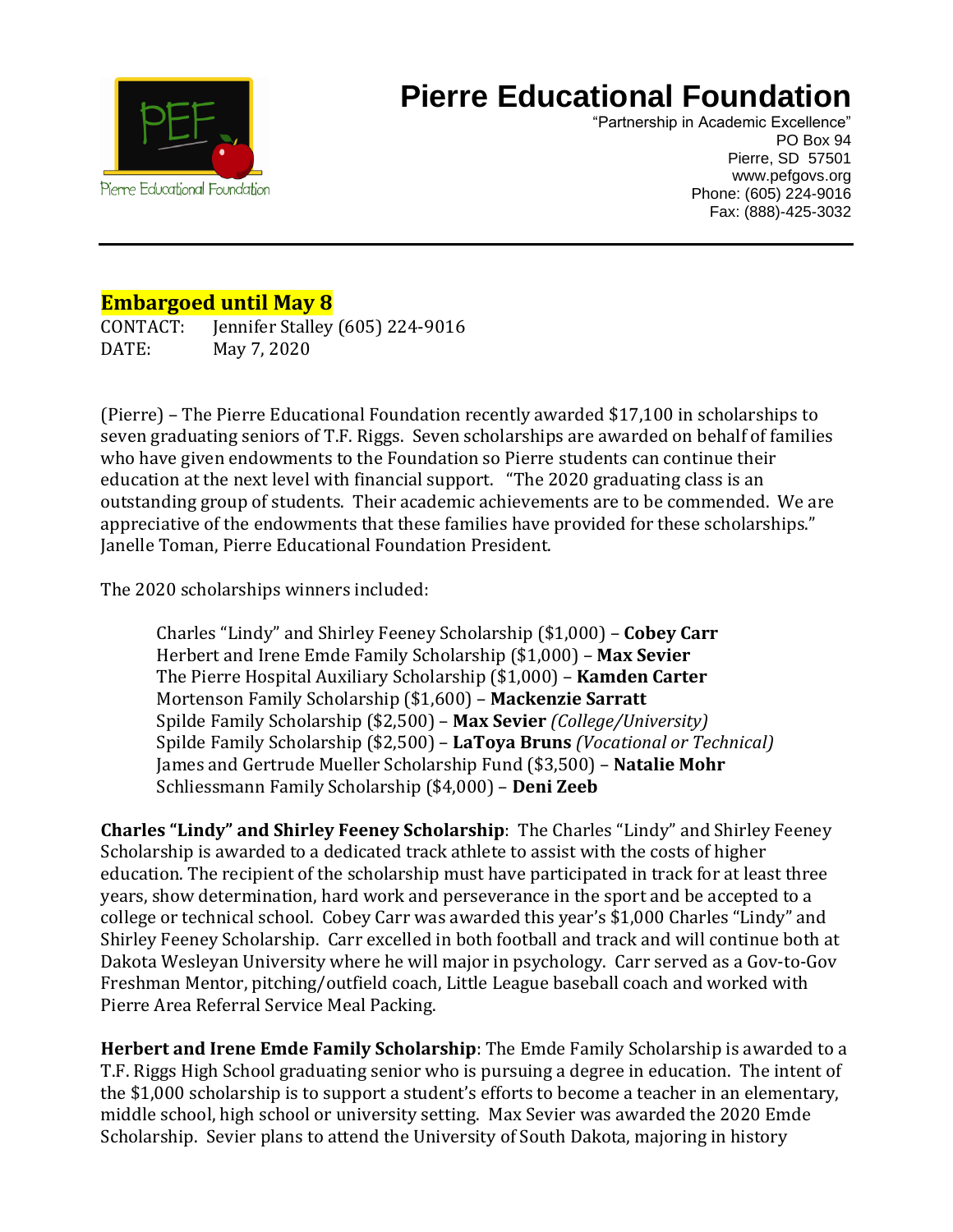education and Lakota studies. In addition to his academic achievements, Sevier was captain of the school's LNI Knowledge and Quiz bow team, Gov 2 Gov mentor and a four year member of the chamber choir. Sevier volunteers with PARS, packing and delivering holiday meals and helps with local powwows.

**The Pierre Hospital Auxiliary Scholarship:** Pierre Hospital Auxiliary Scholarship The volunteers of the Pierre Hospital Auxiliary recently established a new scholarship fund to support students pursing a degree in a medical field at a college, university or technical school. The Pierre Hospital Auxiliary Scholarship provides a \$1,000 scholarship to the selected student. The inaugural 2020 Pierre Hospital Auxiliary scholarship was awarded to Kamden Carter. Carter plans to attend Lake Area Technical Institute to purse a degree in nursing. In addition to her academic achievements, Carter is involved with National Honor Society and the Gov 2 Gov mentor program. Carter participates in softball, indoor soccer and works at Edgewood Assisted Living as a personal Care Assistant.

**Mortenson Family Scholarship:** The Mortenson Family Scholarship is awarded to a T.F. Riggs Native American senior who demonstrates academic achievement, a financial need, and a desire to pursue a post-secondary education at a college or technical school. The scholarship awards up to \$1,600 to the recipient. Mackenzie Sarratt is the 2020 Mortenson Family Scholarship recipient**.** Mackenzie plans to attend the University of South Dakota to pursue her goal of becoming a surgeon.

**Spilde Family Scholarship:** The Spilde Family Scholarship was established to assist a student with the costs of his/her higher education cost. This \$2,500 scholarship is made to a student who will be attending a South Dakota college or university. The purpose of the scholarship is to assist a dedicated student in his/her education costs. There is one scholarship for a student attending a college/university and one scholarship for a student attending a vocational or technical school. The 2020 Spilde Family Scholarship recipient is Max Sevier. Sevier plans to attend the University of South Dakota as a history education and Lakota studies major. The 2020 Spilde Family Scholarship recipient is LaToya Bruns. Bruns plans to attend Western Dakota Technical Institute to study criminal justice. Both Sevier and Bruns were selected due to their financial need.

**James and Gertrude Mueller Scholarship Fund:** The James and Gertrude Mueller Scholarship was established in 1997 by Mrs. Gertrude Mueller to recognize a T.F. Riggs senior who intends to enter the medical field. The scholarship committee considers the scholastic achievement, work experience, community contributions, financial need, and college plans and goals related to pursuing a medical career in selecting the recipient. The scholarship award is \$3,500. Natalie Mohr is the 2020 recipient of the James and Gertrude Mueller Scholarship. Natalie maintained a 4.0 grade point average over the course of her education. She plans to attend either Augustana University or the University of Minnesota—Twin Cities to pursue a degree in biology or psychology. Her goal is to be accepted into her medical school of choice, become a doctor, and work in a hospital where she will have a positive medical and social impact on all of her patients. In addition to her academic achievements, Natalie was active in the Governor to Governor mentor and volunteer program, National Honor Society, student athletic training, student government, volleyball co-captain and band during her time in high school.